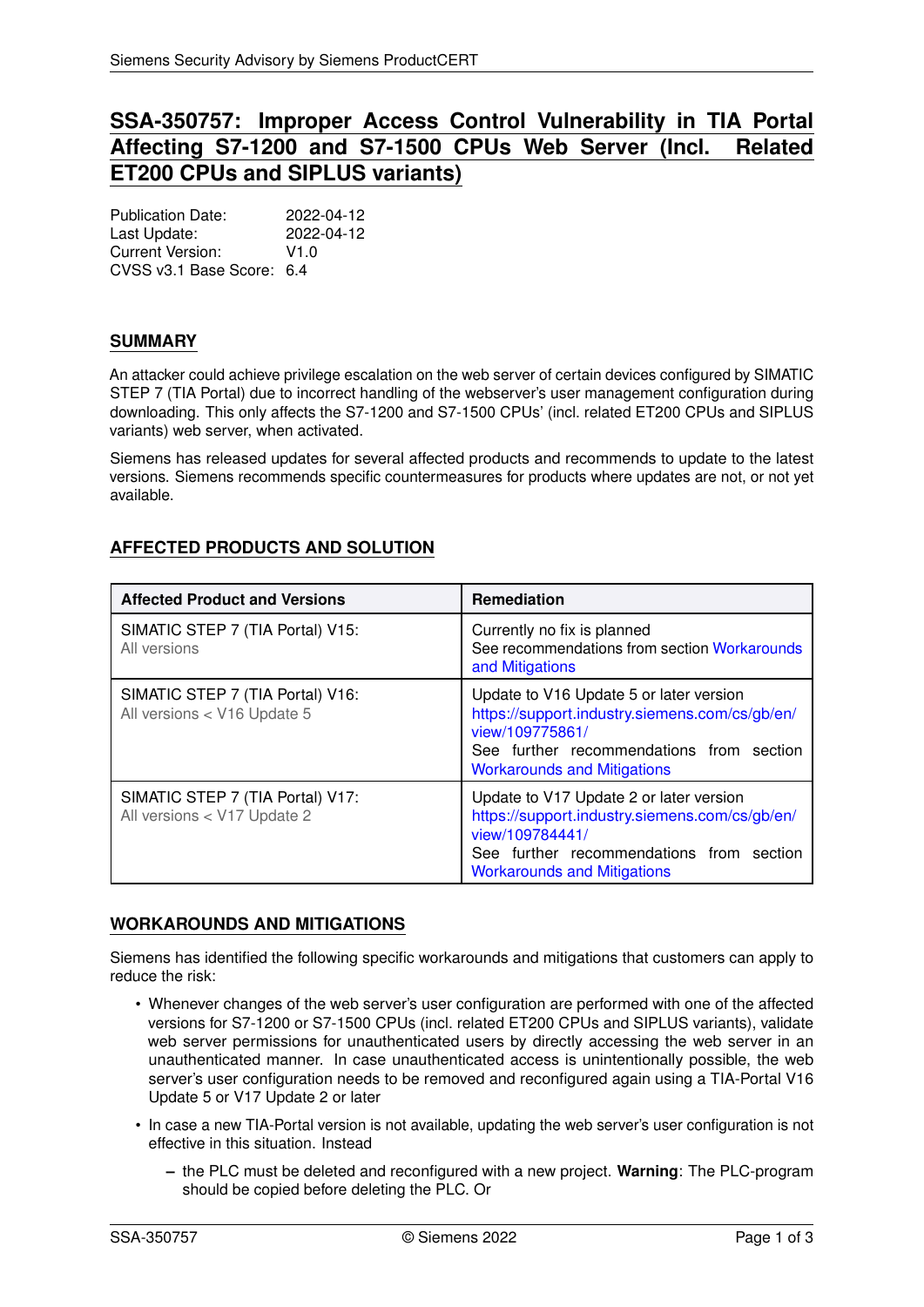- the original project (one that was not uploaded by a PLC) should be used to update the web server's user management and to download the changed configuration

Product specific remediations or mitigations can be found in the section [Affected Products and Solution.](#page-0-1)

<span id="page-1-0"></span>Please follow the [General Security Recommendations.](#page-1-0)

## **GENERAL SECURITY RECOMMENDATIONS**

As a general security measure, Siemens strongly recommends to protect network access to devices with appropriate mechanisms. In order to operate the devices in a protected IT environment, Siemens recommends to configure the environment according to Siemens' operational guidelines for Industrial Security (Download: [https://www.siemens.com/cert/operational-guidelines-industrial-security\)](https://www.siemens.com/cert/operational-guidelines-industrial-security), and to follow the recommendations in the product manuals.

Additional information on Industrial Security by Siemens can be found at: [https://www.siemens.com/](https://www.siemens.com/industrialsecurity) [industrialsecurity](https://www.siemens.com/industrialsecurity)

### **PRODUCT DESCRIPTION**

SIMATIC STEP 7 (TIA Portal) is an engineering software to configure and program SIMATIC controllers.

#### **VULNERABILITY CLASSIFICATION**

The vulnerability classification has been performed by using the CVSS scoring system in version 3.1 (CVSS v3.1) [\(https://www.first.org/cvss/\)](https://www.first.org/cvss/). The CVSS environmental score is specific to the customer's environment and will impact the overall CVSS score. The environmental score should therefore be individually defined by the customer to accomplish final scoring.

An additional classification has been performed using the CWE classification, a community-developed list of common software security weaknesses. This serves as a common language and as a baseline for weakness identification, mitigation, and prevention efforts. A detailed list of CWE classes can be found at: [https://cwe.mitre.org/.](https://cwe.mitre.org/)

#### Vulnerability CVE-2021-42029

An attacker could achieve privilege escalation on the web server of certain devices due to improper access control vulnerability in the engineering system software. The attacker needs to have direct access to the impacted web server.

CVSS v3.1 Base Score 6.4<br>CVSS Vector 6.4

[CVSS:3.1/AV:L/AC:H/PR:H/UI:R/S:C/C:H/I:L/A:L/E:P/RL:O/RC:C](https://www.first.org/cvss/calculator/3.1#CVSS:3.1/AV:L/AC:H/PR:H/UI:R/S:C/C:H/I:L/A:L/E:P/RL:O/RC:C) CWE CWE-284: Improper Access Control

#### **ADDITIONAL INFORMATION**

For further inquiries on security vulnerabilities in Siemens products and solutions, please contact the Siemens ProductCERT:

<https://www.siemens.com/cert/advisories>